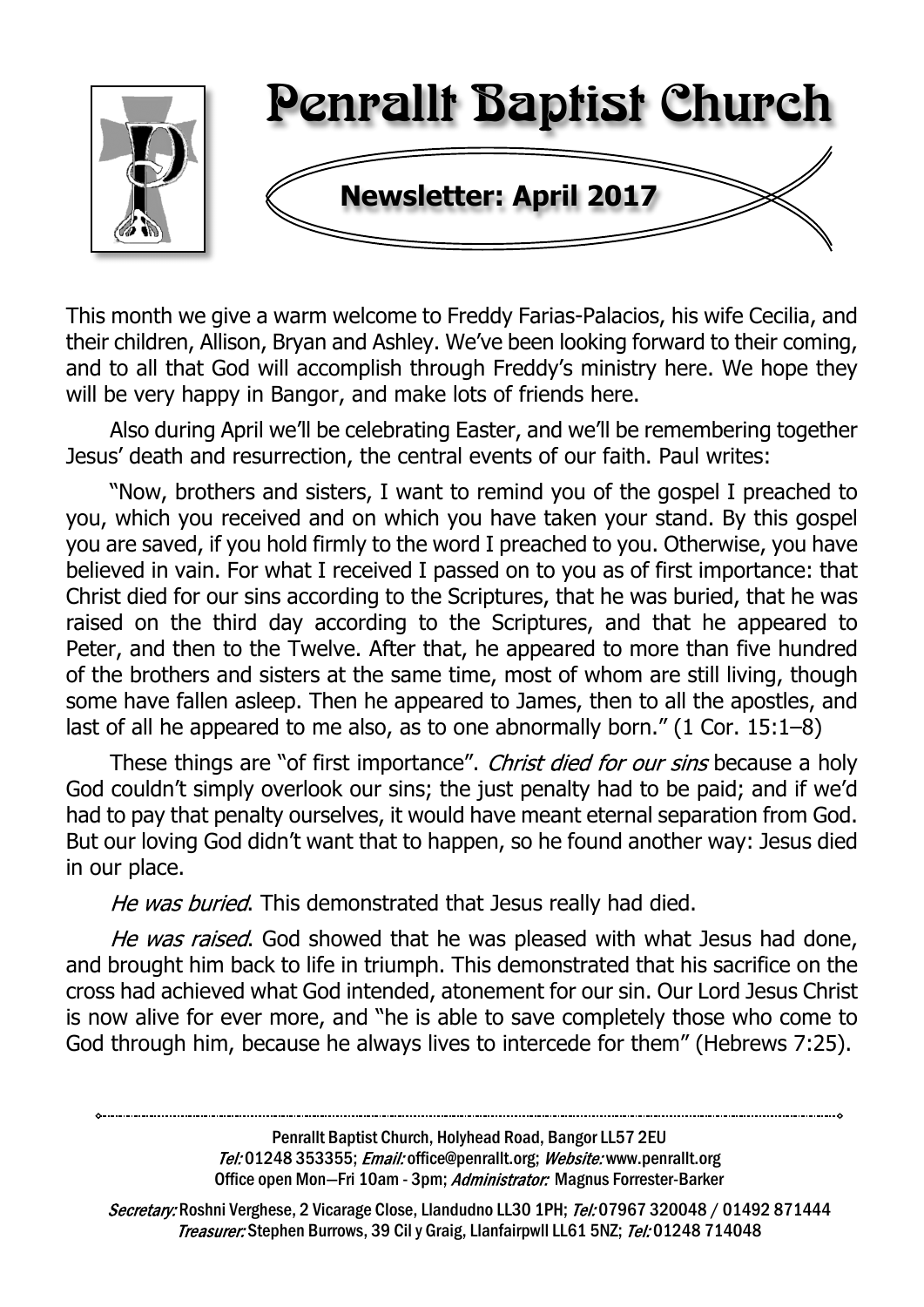By raising Jesus from the dead, God placed his seal of approval on all that Jesus had said and done. So we can trust what Jesus said. What he taught us is true, especially what he taught us about himself, for example:

"I and the Father are one." (Jn. 10:30)

"I am the resurrection and the life. The one who believes in me will live, even though they die; and whoever lives by believing in me will never die." (Jn. 11:25)

Let's enjoy celebrating these things together this Easter time, and let's pray for God's powerful anointing on our new minister as he expounds God's timeless truth!

God bless

Roger Borlace

**Children's Birthdays in April** 

11th: Samuel Adams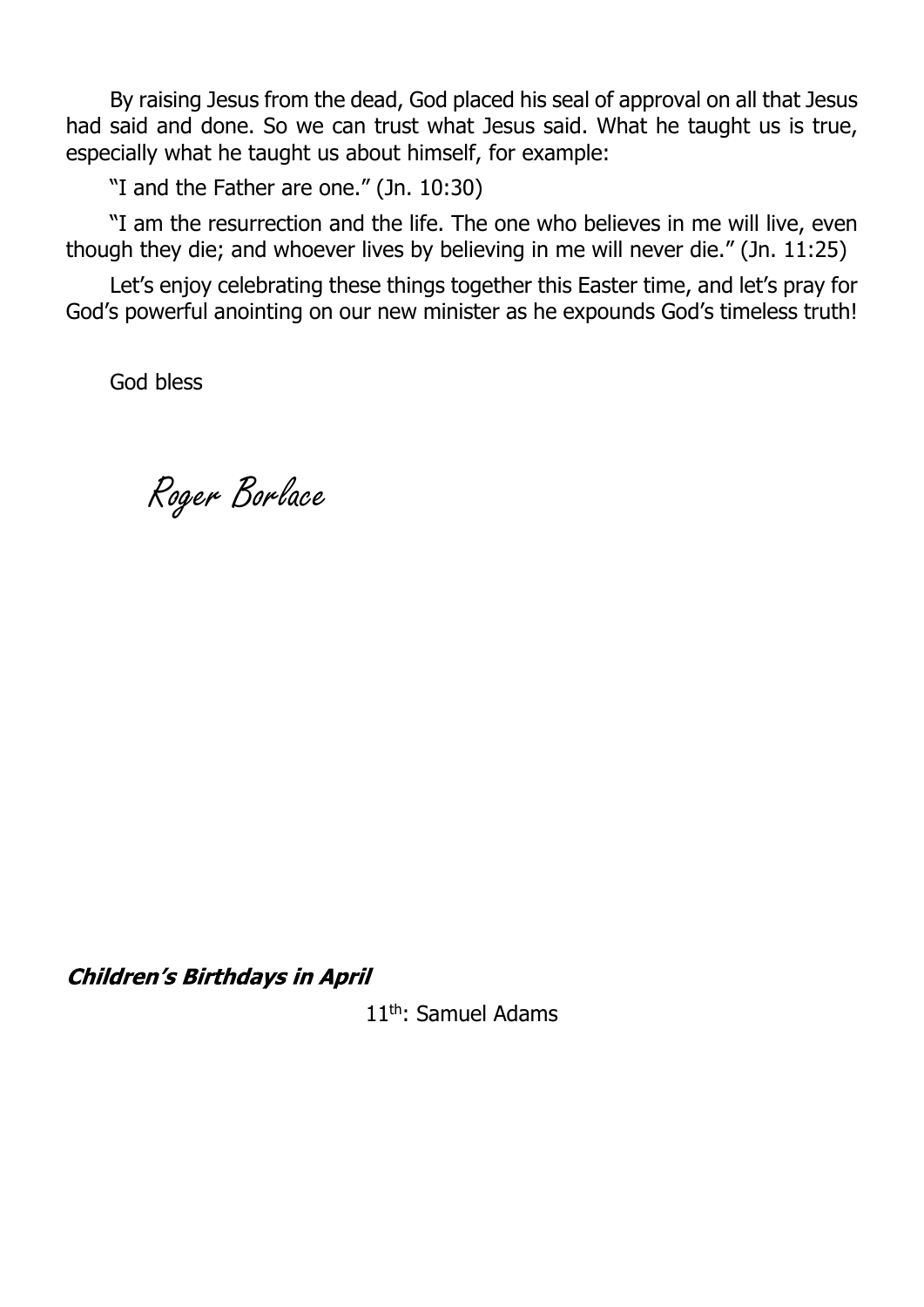## **Services This Month**

In April we look forward to a full month of sermons from our new minister, Rev. Freddy Farias-Palacios.

# **2nd April**

|                        | 10:30am James #8: Necessary Humility                                             | James 4:13-17          |  |
|------------------------|----------------------------------------------------------------------------------|------------------------|--|
|                        | 6:00pm Communion Service.<br>In the Wilderness #5: When joy is lost $Psalm$ 137  |                        |  |
|                        | 9 <sup>th</sup> April (Palm Sunday)                                              |                        |  |
|                        | 10:30am The Triumphant Entry                                                     | <i>Matthew 21:1-11</i> |  |
|                        | 6:00pm Lessons from Luke #1: The Search for a Good Life                          | Luke 12:13-21          |  |
|                        | 16 <sup>th</sup> April (Easter Sunday)                                           |                        |  |
|                        | 10:30am The Resurrection: A present and eternal hope                             | 1 Corinthians 15:1-4   |  |
|                        | 6:00pm Lessons from Luke #2: Do not worry                                        | Luke 12:22-34          |  |
| 23rd April             |                                                                                  |                        |  |
|                        | 10:30am The Sunday after the Resurrection <i>John 20:19-29</i>                   |                        |  |
|                        | 6:00pm Lessons from Luke #3: Is wealth an obstacle for eternal life?             | Luke 18:18-30          |  |
| 30 <sup>th</sup> April |                                                                                  |                        |  |
|                        | 10:30am Communion Service.<br>Fruitfulness on the front line #1: The Big Picture | Colossians 1:15-20     |  |
|                        | 6:00pm Lessons from Luke #4: Being good administrators                           |                        |  |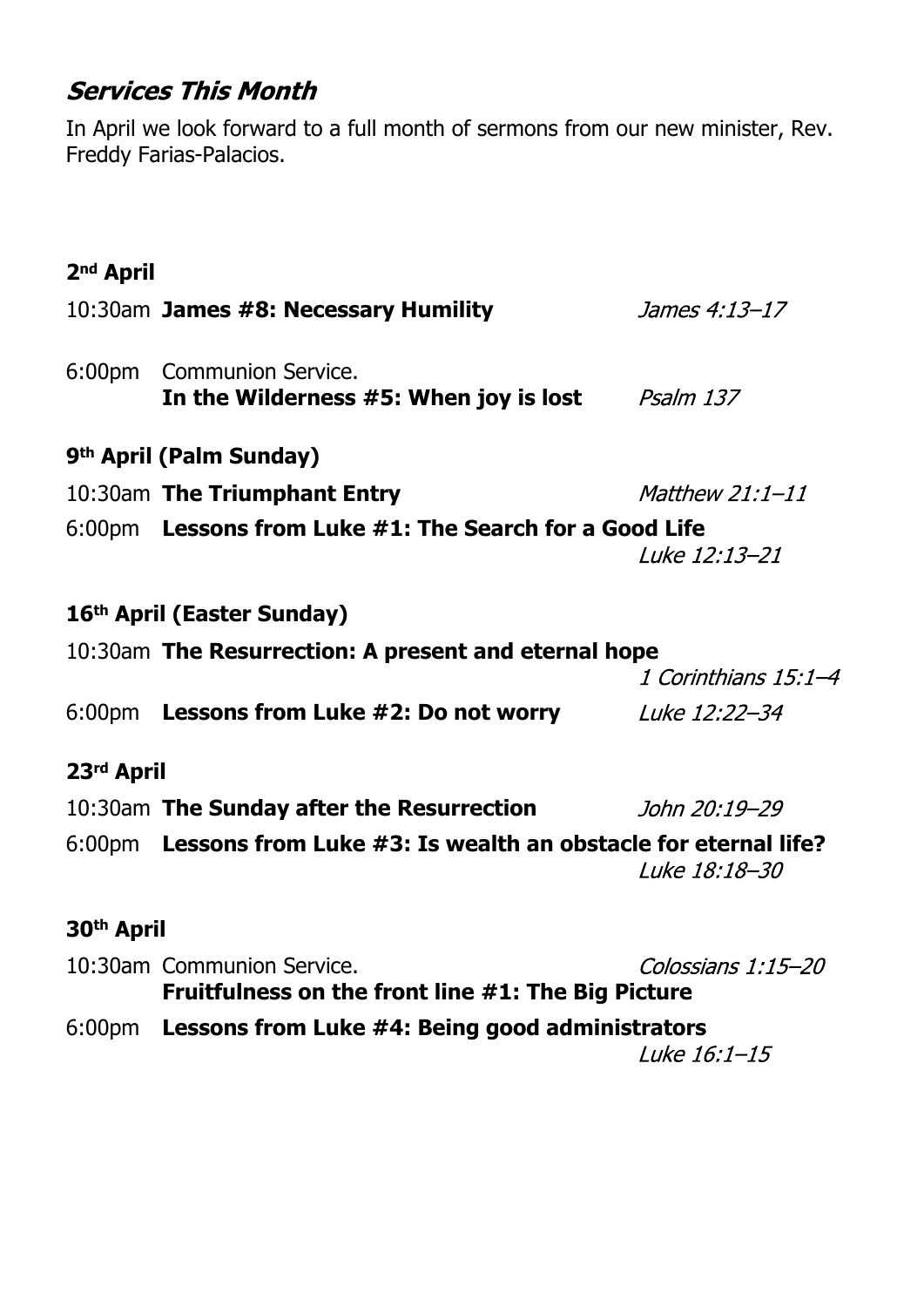# **Dates for Your Diary**

| <b>Saturdays</b>   | $8:30 - 9:30$ am   | Prayer meeting in the Twrgwyn Room.                                                              |
|--------------------|--------------------|--------------------------------------------------------------------------------------------------|
| <b>Saturday 1</b>  | 3pm                | Induction of Rev. Freddy Farias-Palacios as the<br>Minister of Penrallt.                         |
| <b>Sunday 2</b>    | 2:15 <sub>pm</sub> | Service at Plas Garnedd residential home in<br>Llanberis.                                        |
| <b>Monday 3</b>    | 7:30 <sub>pm</sub> | Church members' AGM in the chapel.                                                               |
| <b>Wednesday 5</b> | $10:30$ am         | Men's prayer meeting followed by coffee.                                                         |
| <b>Saturday 8</b>  | 12:30pm            | Wedding of Beth Elliott and Matthew Jackson.                                                     |
| <b>Friday 14</b>   | 10:45am            | Cytûn Walk of Witness along Bangor High Street,<br>starting at St. John's Methodist (near Lidl). |
| <b>Sunday 16</b>   | 7:00am             | Easter morning sunrise service (Cytûn) on Roman<br>Camp, followed by breakfast at Penrallt.      |
| <b>Monday 24</b>   | 10:30am            | Church walk at Padarn Country Park                                                               |
|                    | 2pm                | Pastoral Care Team meeting.                                                                      |
|                    | 7:30 <sub>pm</sub> | Missions Group meeting at Sarah Jackson's house.                                                 |
|                    |                    |                                                                                                  |

Please see the Noticeboard section of this newsletter for more about many of these events.

## **News of People**

Our thoughts and prayers are with Kirsty Williams, who lost her father recently, and Diane Holmes, who lost her mother.

Congratulations to Beth Elliott and Matthew Jackson on their forthcoming wedding, due to take place on Saturday 8th April. All are welcome to the service at Penrallt, starting at 12:30pm, and also to a barn dance that evening at Plas Gwynant (ask Billy or Jon if you need directions).

Congratulations also to Eileen and Phil McKenna for their 60th wedding anniversary.

Please remember Tony Mason in your prayers. He has been a faithful member of Penrallt for many years. Due to long-term illness has been unable to attend services for a long time; however, his faith is still as alive as ever. Although he is confined to a chair for most of the day he enjoys receiving visitors, so please speak to Joan if you would like to visit him.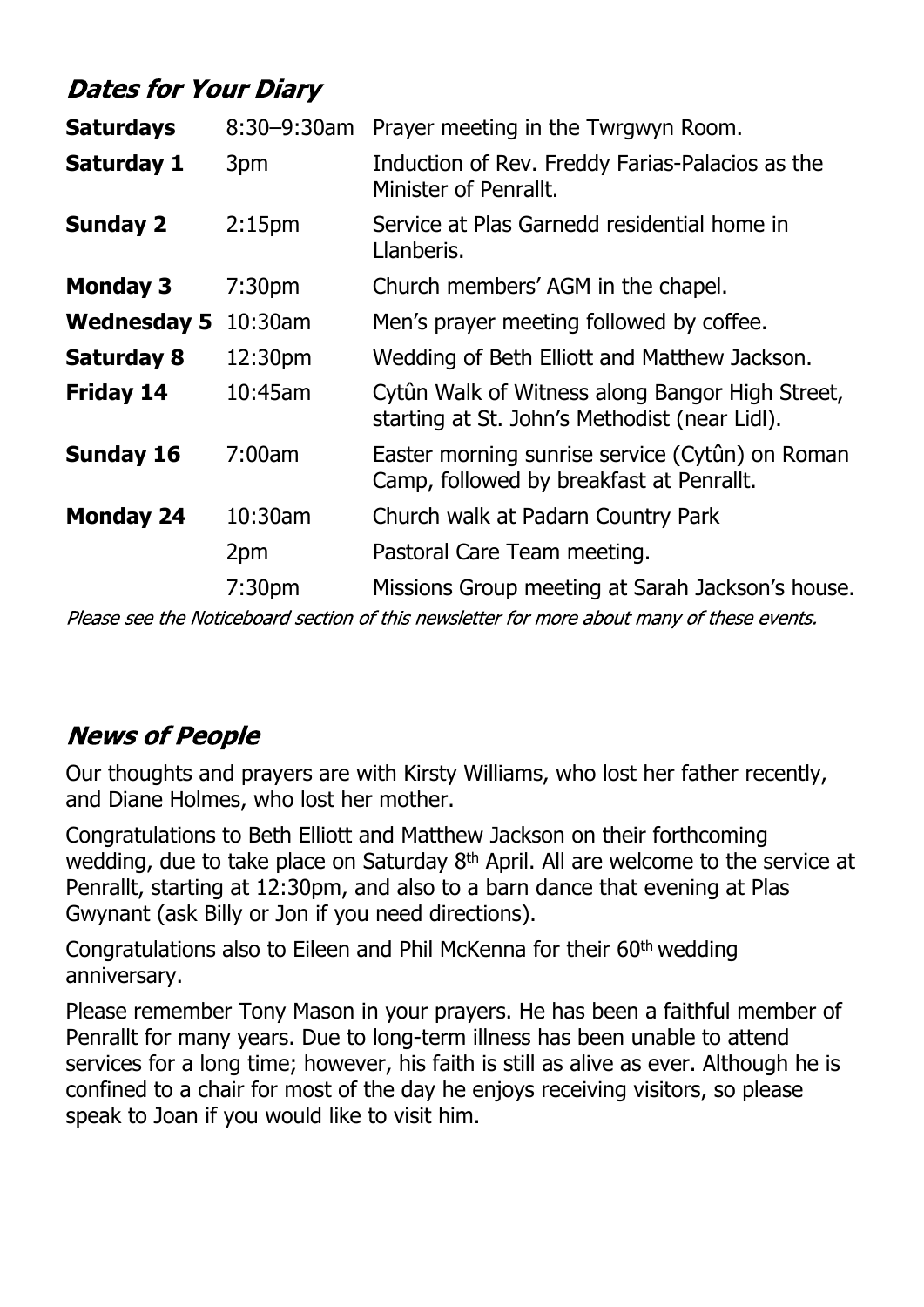## **Homegroups:**

Many of our folk meet in small groups during the week for Bible study, prayer and fellowship. We encourage you to join one of these groups if you are able to.NB not all these groups meet every week. Please check with the contact people to find out when and where they are meeting this month.

| <b>Day</b> | <b>Time</b>        | <b>Group Name</b>             | <b>Contacts</b>                     |
|------------|--------------------|-------------------------------|-------------------------------------|
| <b>Tue</b> | 7:30 <sub>pm</sub> | Nilgiri                       | Joan Beer (353874)                  |
| <b>Tue</b> | 7:30 <sub>pm</sub> | Tyddyn Isaf<br>(Menai Bridge) | Magnus Forrester-Barker<br>(717570) |
| <b>Wed</b> | 2:00 <sub>pm</sub> | Carers                        | Carol Morris (208407)               |
| <b>Wed</b> | 7:30 <sub>pm</sub> | <b>Nomads</b>                 | Pat & Roger Borlace (713146)        |
| <b>Thu</b> | 10:30am            | Llanfairpwll (am)             | Sue & Lawrence Moss (713793)        |
| <b>Thu</b> | 7:30pm             | Llanfairpwll (pm)             | Sue & Lawrence Moss (713793)        |
| Fri        | 10:30am-12:30pm    | The Lydias                    | Freda Birchall (371316)             |

# Noticeboard:

### **◊ Actors for wanted Good Friday**

Cytun is preparing a short presentation to be part of the Walk of Witness on Good Friday, 14th April. Some parts are already allocated but they are requesting all the churches to find people who can fill these roles:

- Jesus (English speaker, capable of carrying a cross), Roman centurion (Welsh speaker) and Roman soldier to act dramatically at both locations – we have one costume for a large centurion or soldier and need to know as soon as feasible which size to order for the other;
- Simon of Cyrene, also capable of carrying a cross;
- 3 more religious leaders (male, at least one Welsh speaking);
- 8 crowd members (some male, some female; some English speaking, some Welsh);
- 2 men to take Jesus down from the Cross.

Please give some thought as to whether you could take part, or if you know someone who would like to  $-$  it's one of the few opportunities we have of telling the story of God's love on the streets of Bangor. If so, please contact either Judy Stammers (364394) or Magnus (office@penrallt.org; 353355).

### **◊ Church Lunch**

Please note that due to the Induction Service on Saturday 1<sup>st</sup> April (including a substantial buffet) there will be no Sunday church lunch this month.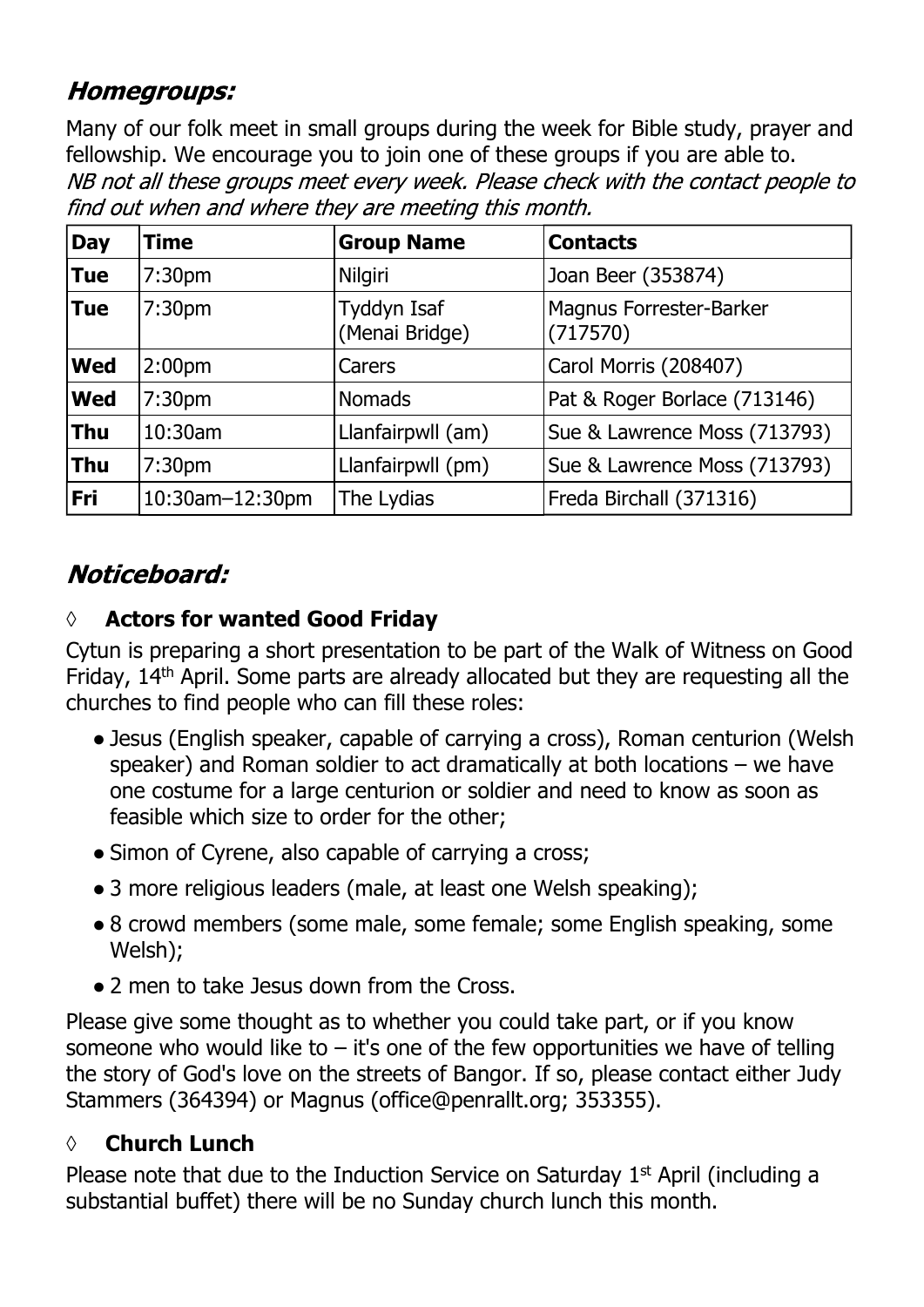#### *◊* **Church Walk**

Monday 24th April 10:30am

Here is another opportunity to enjoy the delights of the Padarn Country Park. The walk is approximately 5 miles and starts at 10:30am from the Caban car park in Brynrefail. For the first part of the walk there is an option to walk along the road up to the entrance to the Country Park, or to take more of a scramble up through the fields to the same meeting point. Then together we take the path through the Country Park and have opportunity to visit the Slate Museum and eat our picnic lunches. We cross the fields into Llanberis and then a flat walk along the side of the lake back to Caban, where refreshments can be purchased and enjoyed. If you need more details please contact Geoff and Marilyn on 01286 870944.

### **◊ Gobaith Môn**

Gobaith Môn are recruiting for a youth worker to take over from Joe Moreno as he moves on to other projects. The appointment will be from September 2017. A copy of the advert can be obtained from http://www.gobaithmon.org.uk or on request from the Penrallt office.

#### *◊* **Induction Service**

Saturday 1st April 3pm We look forward to the Induction of Rev. Freddy Farias-Palacios as the new Minister of Penrallt and would love as many people as possible to join us to welcome Freddy and his family. If your name is not on the guest list, please be aware that space will be limited and priority will be given to those who signed up to attend.

#### **◊ News bulletins**

Don't forget that copies of our newsletters (dating back as far as May 2011) are available on the Penrallt website (www.penrallt.org/news/index.php), along with the current week's news sheet.

#### **◊ Pastoral Help**

If you have issues of concern about your own or someone else's welfare, please contact a member of the Pastoral Care team: Pat Borlace (713146); Adrienne Ferrada; Gwen Hicks; Geoff Moore (410582); Lawrence Moss (713793); Judy Stammers (364394); Helen Thomas (600174).

### **◊ Pray for Penrallt Every Day**

We believe in prayer and encourage people to pray. You can send prayer request to our electronic diary via office@penrallt.org (there are also prayer cards in the church porch that you can fill in). Better still, you can receive the prayer diary straight to your inbox every Monday (or occasionally on Tuesdays) by emailing the office now and requesting to be put on the list. For more immediate and interactive sharing of prayers, search on Facebook for Penrallt Prayer Point and send a request to join our group.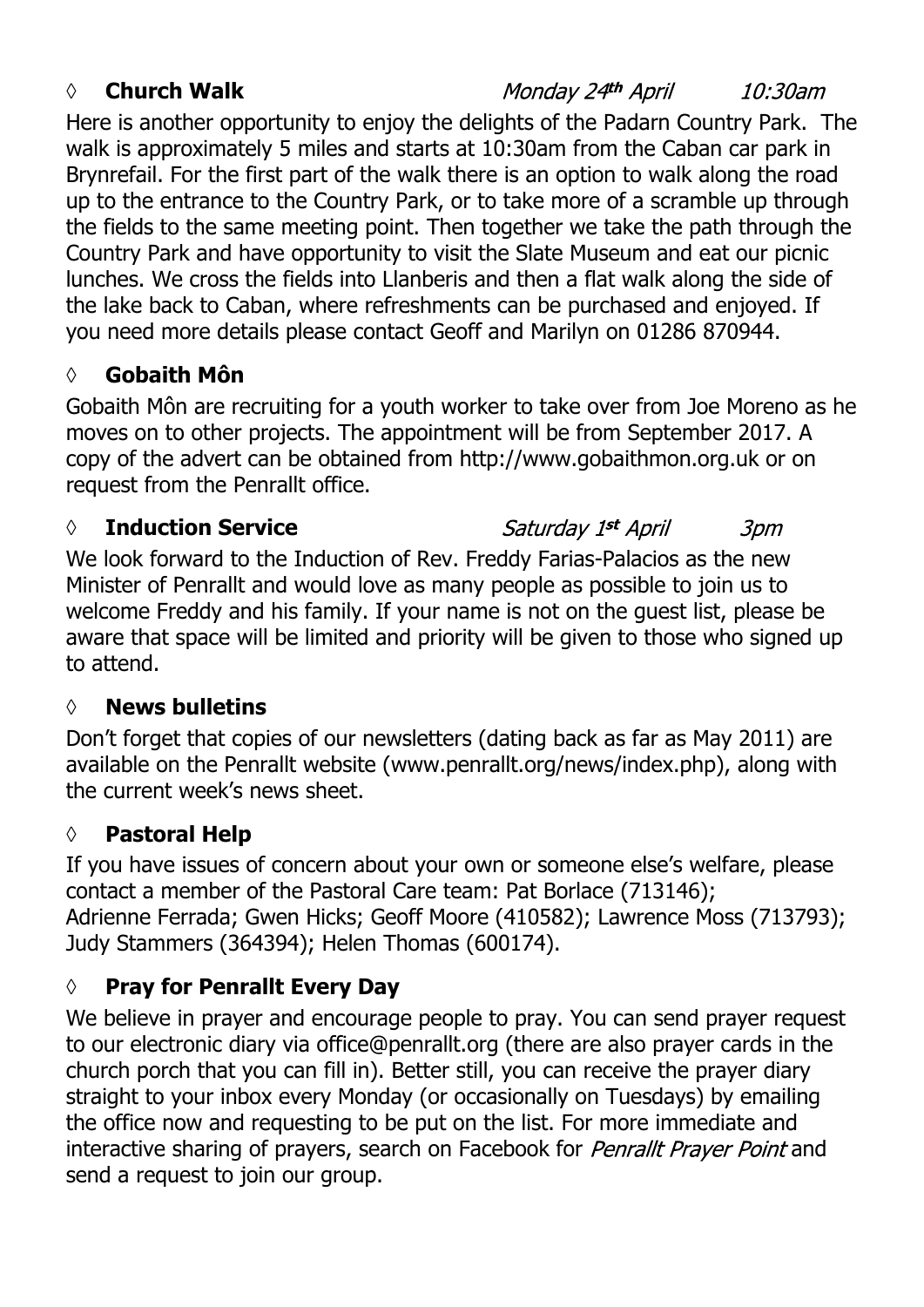### **◊ Projectionist Required**

We need one more person to join our evening service projection team, though we can always use more projectionists for both morning and evening services. Full training will be given. Please speak to Roger Malone to volunteer or to find out more. If your interests are more audio than visual, you may prefer to join our sound team, which can also accommodate more volunteers (and will also provide training) – if so, please speak to Owen Lloyd-Evans.

#### *◊* **Retreat Day**

Saturday 22nd April 10am-4pm

Anglesey Prayer Network have informed us of a retreat taking place at St. Dona's Church, Llanddona, in April. This is a day of learning, meditation and prayer on the theme of *Monks and Moderns: Old habits die hard...?* The cost is £10 per person, including lunch and other refreshments. If you are interested, please contact Richard Adams (01248 490770; richard@gwyneth.net) or James Percival (01248 811793; james@sirpercival.co.uk)

### **◊ Rough Sleepers**

The church's policy is not to give money directly to the rough sleepers in Upper Bangor. Be warned that some of them can be aggressive. You will find brown envelopes in the porch for a gift that will buy meal vouchers which are distributed to rough sleepers by the Cathedral.

#### **◊ Sunday Afternoon Services**

We visit residential homes in the area once a month on a Sunday afternoon, alternating between Haulfre (in Llangoed, on Anglesey, starting at 2:15pm) and Plas Garnedd (in Llanberis, starting at 2:45pm), usually on the first Sunday. This month we are due to visit Plas Garnedd on **Sunday 2nd April** but please check with the church office or see that week's news sheet to confirm that this is going ahead.

## **From the Church Office**

Please note that Magnus will be away from 20<sup>th</sup> April until 3<sup>rd</sup> May. Although both Freddy and Roshni will be around during this time, the office is not likely to be open between 10am and 3pm every day as it normally is. If you are planning to call in, it would be as well to check first that someone will be there, especially if you are travelling a long way to get there. Also, please exercise patience when waiting for responses to emails or phone calls.

#### Deadline for next month's newsletter: Sunday 16th April.

Please sent information to Magnus (office@penrallt.org; 01248 353355). All notices should be submitted in writing (preferably by email) as early as possible.